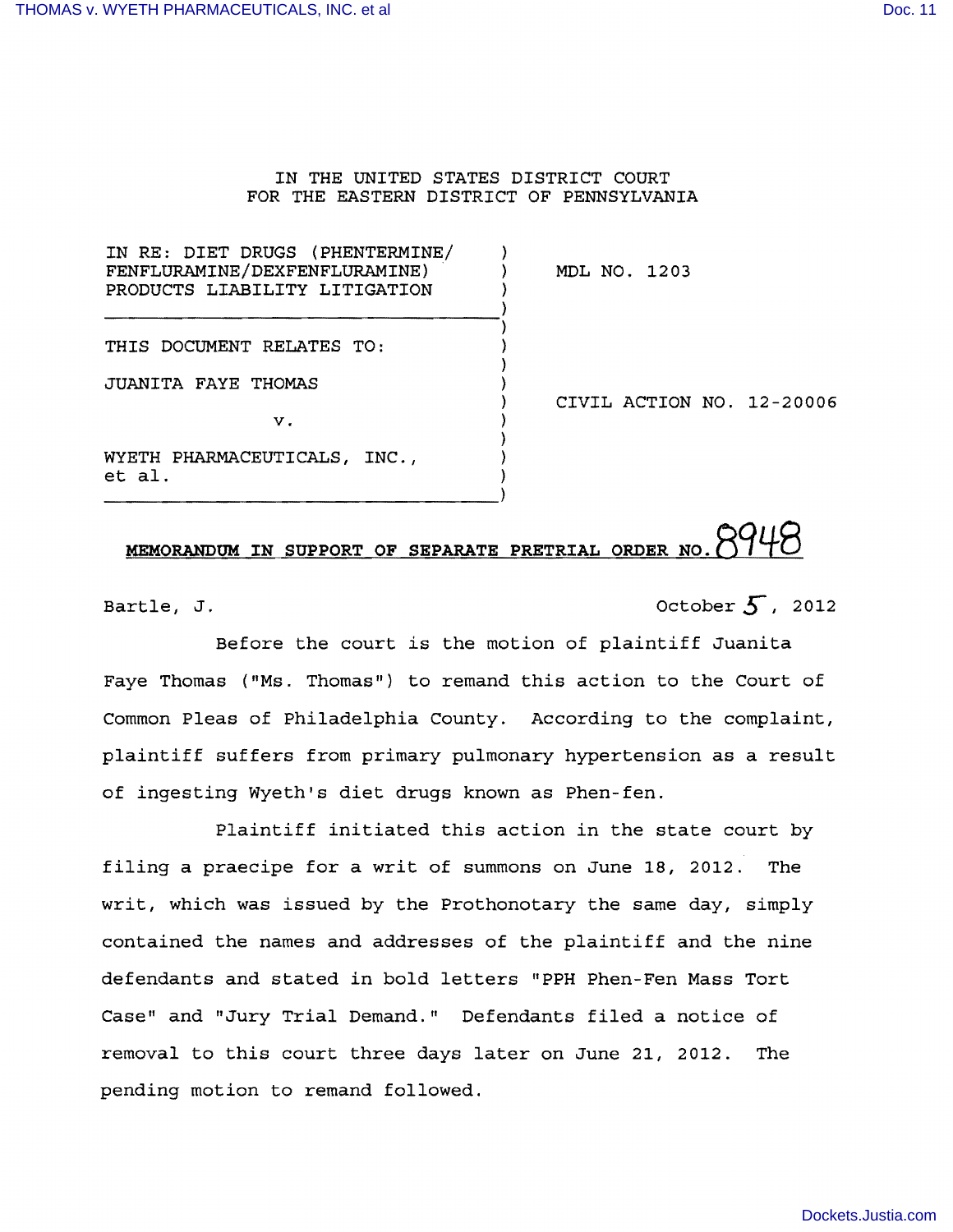Under the pennsylvania Rules of Civil Procedure, a civil action may be commenced either by the filing of a complaint or a praecipe for a writ of summons. See Rule 1007 of the pennsylvania Rules of Civil Procedure. Under Rule 1351, the form of the writ of summons must simply identify the name of the parties and notify the defendants that the plaintiff(s) "has (have) commenced an action against" them. It is dated and signed by the prothonotary or a deputy. It is not required to contain any information about the allegations or claims against the defendants or the nature or amount of the relief sought.

On July 17, 1999, Judge Joseph O'Keefe in the Court of Common Pleas had entered Case Management Order No. 1 ("CMO No. I") which governs "all individual personal injury 'Phen-fen' cases which are presently pending or hereafter filed in the Philadelphia Court of Common Pleas." The order recited that at the court's direction a Master Long Form Complaint ("Master Complaint") was filed on May 17, 1999. The defendants were afforded 45 days to file a response. All Phen-fen cases instituted in that court after July 17, 1999 must be initiated by the filing of a writ of summons or a Short Form Complaint. If a case is instituted by a writ of summons, a Short Form Complaint is to be filed within 30 days. It must state the counts of the Master Complaint which it is incorporating and any new counts not pleaded in the Master Complaint. In this case, defendant filed its notice of removal before the Short Form Complaint had been filed.

-2-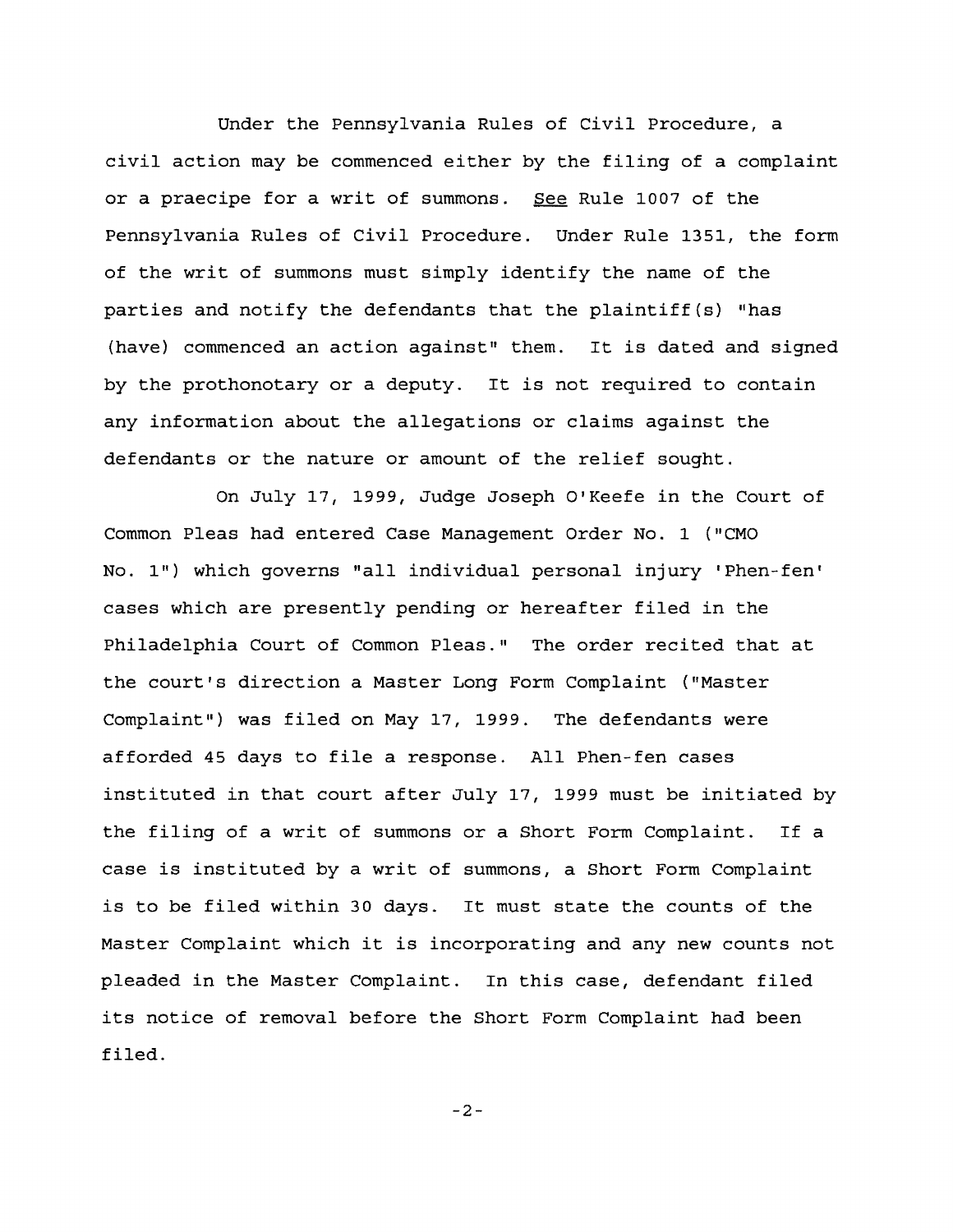In support of her motion to remand, plaintiff cites 28 U.S.C. § 1446(b) which provides:

> **Requirements;** generally.--{l} The notice of removal of a civil action or proceeding shall be filed within 30 days after the receipt by the defendant, through service or otherwise, of a copy of the initial pleading setting forth the claim for relief upon which such action or proceeding is based, or within 30 days after the service of summons upon the defendant, if such initial pleading has been filed in court and is not required to be served on the defendant, whichever period is shorter.

Plaintiff maintains that the writ of summons is not an "initial pleading" and therefore removal fails as premature because it occurred before and not after defendants' receipt of the initial pleading. Defendants counter that under the specific circumstances of this case, the writ of summons is the initial pleading and thus removal was within the time period allowed by  $$1446(b).$ 

In Murphy Brothers, Inc. v. Michetti Pipe Stringing,

Inc., 526 U.S. 344, 352 (1990), the Supreme Court held that informal receipt of a complaint does not start the running of the 30-day removal period under 28 U.S.C. § 1446(b}. There, counsel for the plaintiff had faxed a copy of the filed complaint to defendant before the complaint had been served. Defendant filed a notice of removal more than 30 days after receiving the courtesy copy of the complaint but less than 30 days after formal service of the complaint. The Supreme Court found removal to be timely. The Court explained that a defendant "must be officially

3-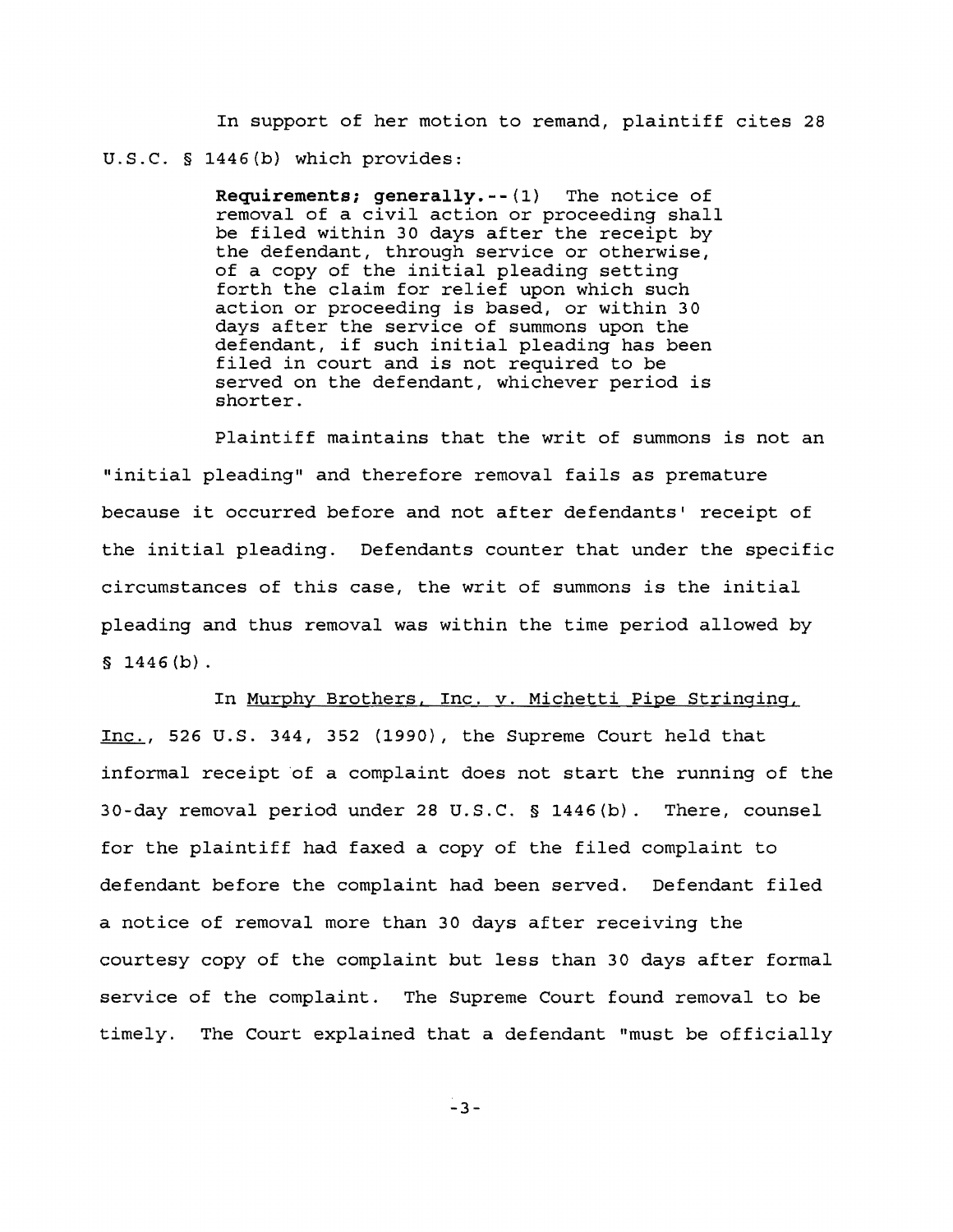summoned to appear in an action before the time to remove begins to run." Id. at 347. In its opinion, the Court stated:

> First, if the summons and complaint are served together, the 30-day period for removal runs at once. Second, if the defendant is served with the summons but the complaint is furnished to the defendant sometime after, the period for removal runs from the defendant's receipt of the complaint. Third, if the defendant is served with the summons and the complaint is filed in court, but under local rules, service of the complaint is not required, the removal period runs from the date the complaint is made available through filing. Finally, if the complaint is filed in court prior to any service, the removal period runs from the service of the summons.

Id. at 354.

After Murphy Brothers, our Court of Appeals in Sikirica v. Nationwide Ins. Co., 416 F.3d 214 (3d Cir. 2005), had occasion to decide a case involving the 30-day removal period. The plaintiff had served <sup>a</sup> writ of summons pursuant to the Pennsylvania Rules of Civil Procedure. The defendant filed <sup>a</sup> notice of removal more than 30 days after service of the writ of summons but within 30 days after the filing and service of the complaint. The court upheld the removal.

In doing so, it discussed but rejected the reasoning of the Second Circuit in Whitaker v. American Telecasting, Inc., 261 F.3d 196, 200-05 (2d  $Cir. 2001$ ). Whitaker held that the time for removal began to run from the service of the summons because the summons, under New York law, must identify not only the name of the parties but also the nature of the action and the relief

-4-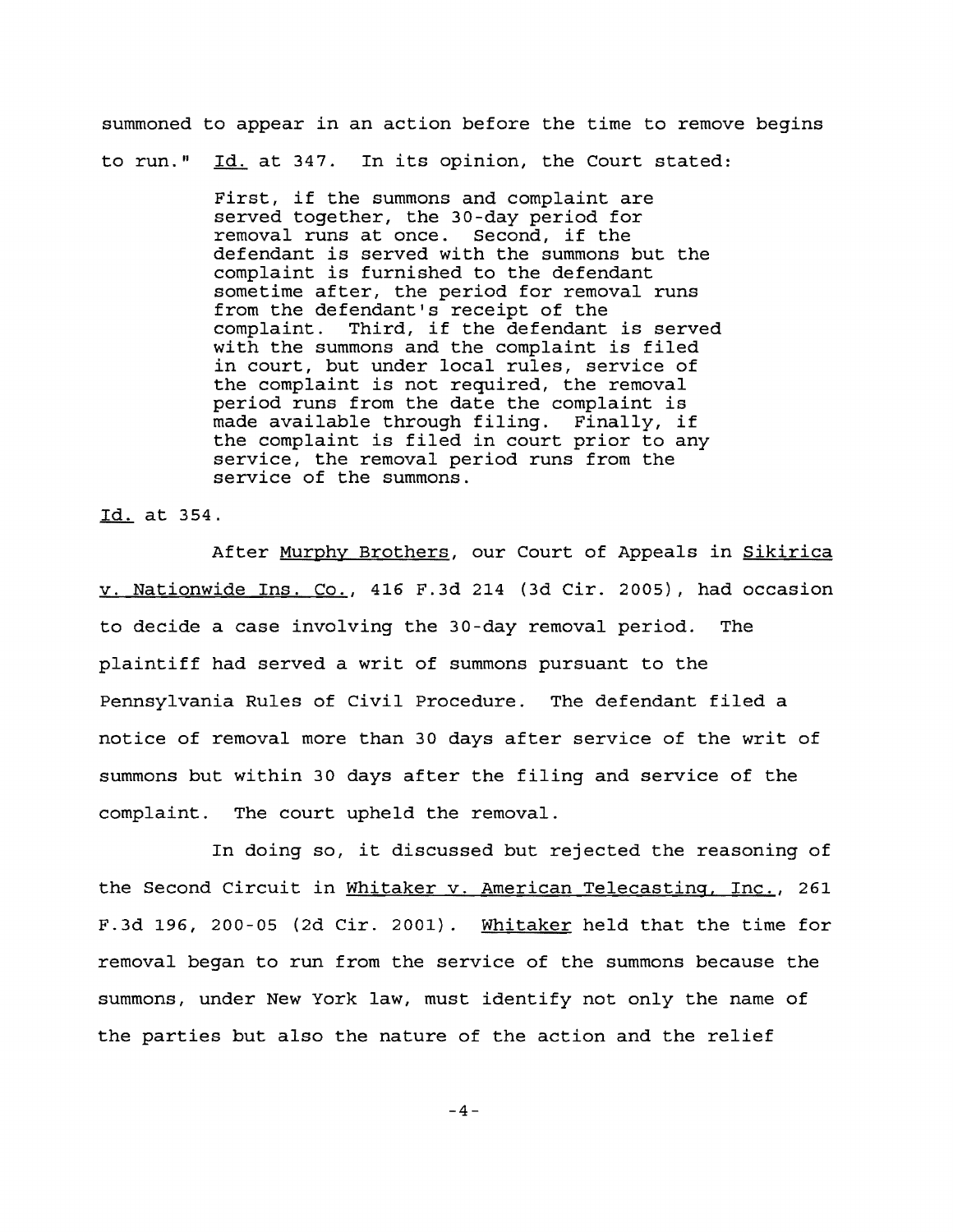sought. The **Sikirica** court noted that the Supreme Court in Murphy Brothers had emphasized that § 1446{a) was designed to have uniform application throughout the nation and equated the term "complaint" with the "initial pleading." Since in pennsylvania less information is required in the writ of summons than in New York, and in any event the writ of summons was not <sup>a</sup> complaint, the 30-day clock was not triggered in **Sikirica** until the complaint was served.

Here, the plaintiff is not required to file its Phenfen Short Form Complaint until 30 days after the filing of the writ of summons. It is not until the Short Form Complaint is filed that the defendant can know exactly what allegations are being made by the plaintiff in a court of law. We acknowledge, as defendants point out, that they surely had a good idea about the nature of the action at the outset from the writ of summons because it contains the words "PPH Phen-Fen Mass Tort Case." There is also the preexisting Master Complaint with which the defendants are familiar and which sets forth the allegations against the defendants concerning their liability for primary pulmonary hypertension ("PPH"), a fatal disease, caused by Phenfen. However, neither the writ of summons nor the Master Complaint is the plaintiff's pleading, initial or otherwise. Only upon plaintiff's filing of her own Short Form Complaint under CMO No. 1 is there an initial pleading in the case at hand.

Any rule starting the clock with the filing or service of the writ of summons before the filing of the complaint, a rule

-5-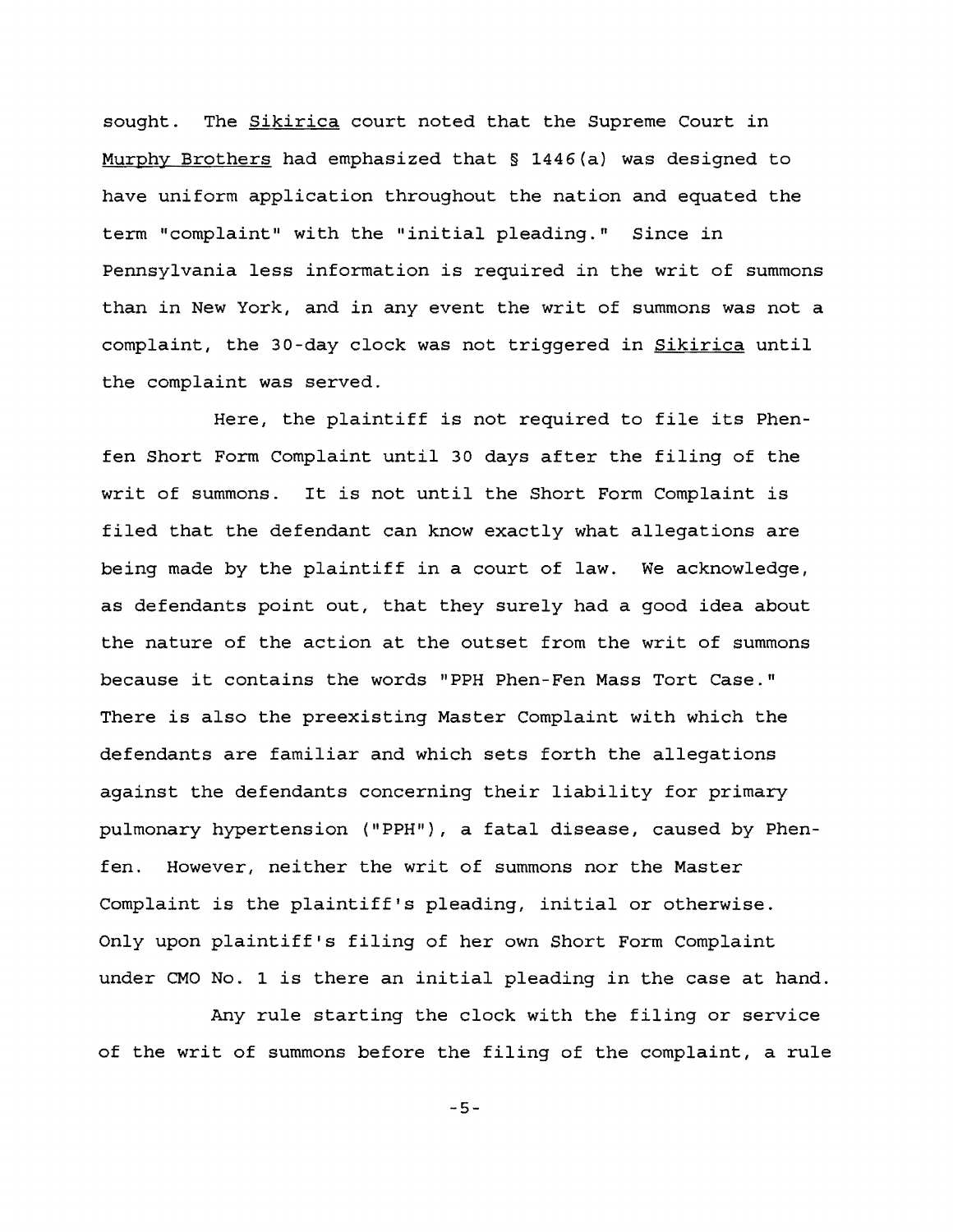espoused by defendants here, not only would be contrary to Murphy Brothers but would cause significant mischief. It would force <sup>a</sup> defendant to make a decision about removal based on assumptions rather than knowledge of exactly what was contained in the filed complaint. The defendant would have to determine whether the writ of summons, generally a bare-bones document, provided it with enough information about the action so as to make it removable. According to the defendants' argument, the court would also need to evaluate defendant's knowledge beyond the four corners of the writ of summons. We would be back in the pre-Murphy Brothers era.

Our Court of Appeals in **Sikirica** has rejected the Whitaker approach and has adopted <sup>a</sup> bright line rule consistent with its reading of the Supreme Court's opinion in Murphy Brothers. In sum, it is necessary that before removal takes place the complaint at the very least must have been filed. See Valido-Shade v. Wyeth, --- F. Supp. 2d ---, 2012 WL 2861113 (E.D. Pa. July 11,  $2012<sup>1</sup>$ ).

Section 1446(b), as noted above, requires that "the notice of removal ... shall be filed within 30 days after receipt by the defendant through service or otherwise, of a copy of the initial pleading setting forth the claim for relief upon which such action ... is based ..." (emphasis added). First, the writ of summons here, although more detailed than the ordinary writ of

While the order was signed on July 10, 2012, it was filed on July 11, 2012.